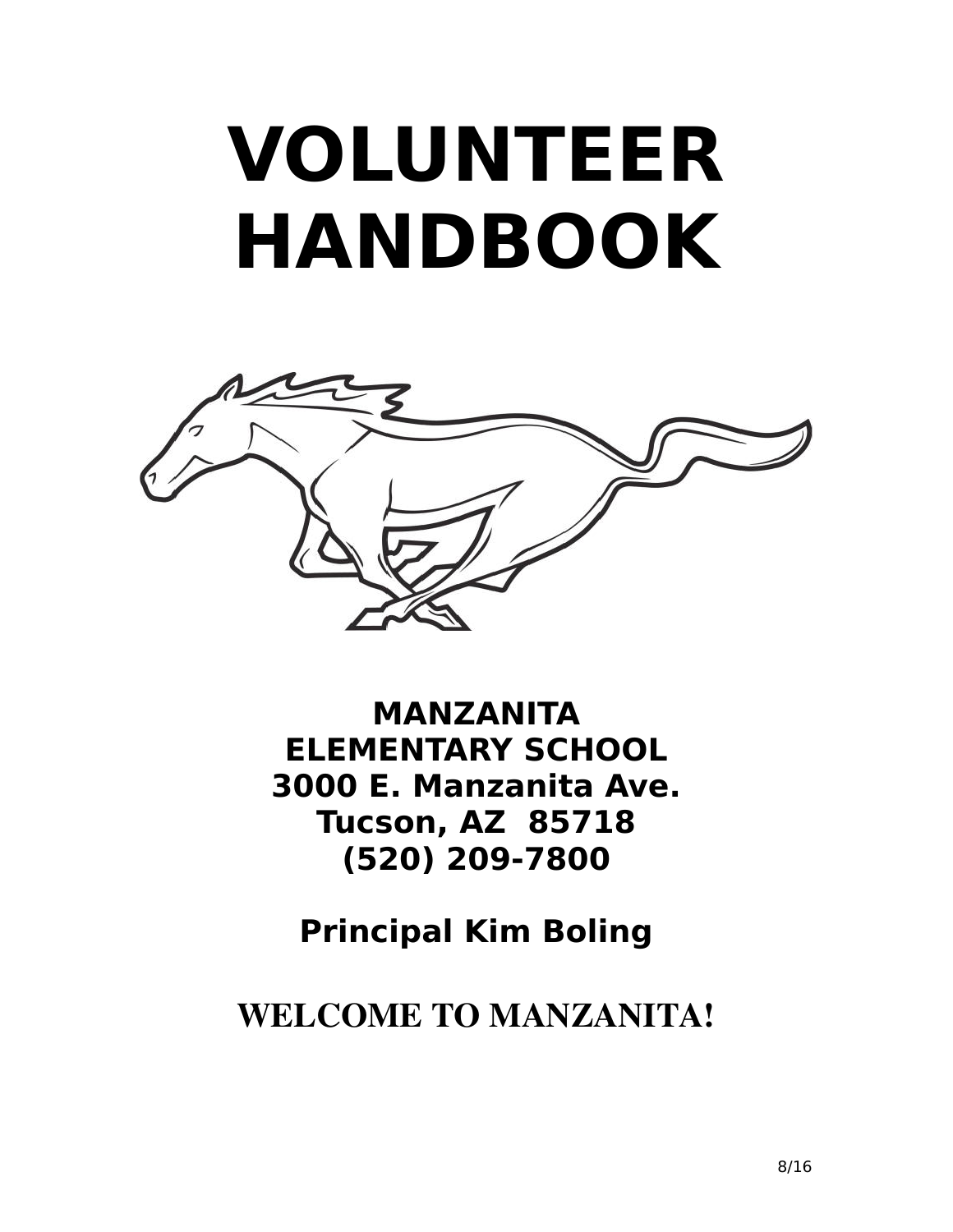Welcome and thank-you for your willingness to volunteer your time and energy working with students and staff at Manzanita Elementary School. We know you'll enjoy your volunteer experience. Each year, many volunteers tell us they receive so much more in return than they give to the program. By sharing your time with our students and staff you will:

- Be given the opportunity to use your skills and talents;
- Gain a better understanding of how children learn;
- Have a chance to meet and work with teachers and other volunteers;
- Know that the work you are doing effects the quality of education for the children of our community;
- Have a great chance to learn valuable new skills that you might use in future endeavors.

#### VOLUNTEERS REPRESENT THE SCHOOL

As a volunteer, you not only serve the needs of the children, you also provide a vital link between the school and the community. Students, their parents and the community will view you as a representative of the school. They will pay close attention to what you say about the staff and the educational programs.

Because of your volunteer experience, you'll be able to share the many positive things that students and staff are doing. You'll have an opportunity to let the community know what's going on in their schools. (Remember not to share confidential information.)

#### GETTING STARTED

Every volunteer who works for the Catalina Foothills School District (except parents of children enrolled at the school in which they are volunteering) must be screened and complete a volunteer application and registration/emergency form *before* he/she begins work. The information you provide is especially important in the event that you become ill or are involved in an accident while on campus. In accordance with our district policy, new volunteers MUST be screened by the principal of the school in which they are volunteering *before* beginning work.

We also want to make certain that you are aware of our district volunteer policies and the other information, which is included in this handbook.

Please complete the attached Volunteer Registration/Emergency Form & return it to the school office.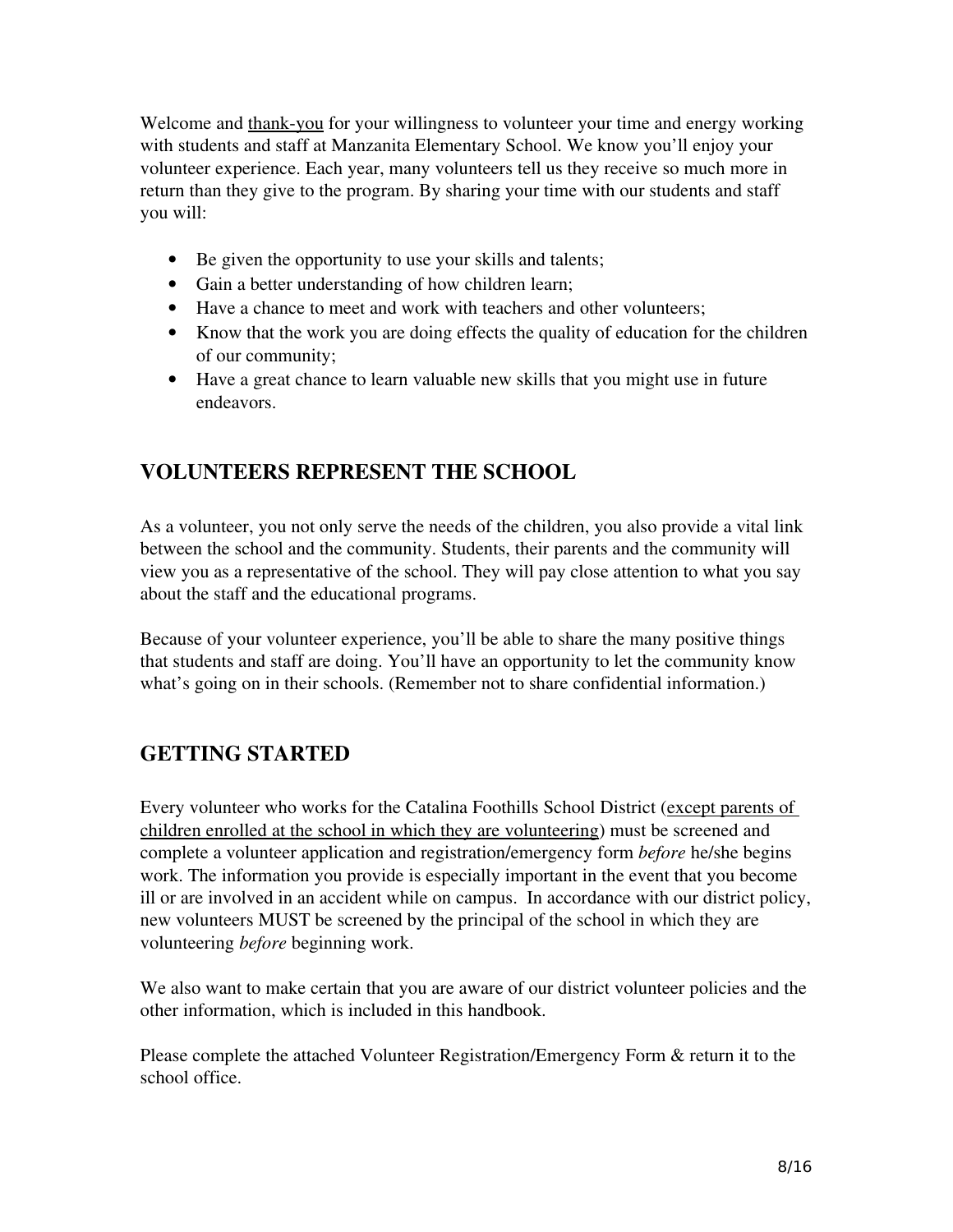#### VOLUNTEER GUIDELINES

#### SIGN IN PROCEDURES

Each volunteer MUST sign in and out in the school office.

For security reasons and in case of emergency, it is important for administrators to know who is on campus and why. In addition, the district must have a record showing the days and hours each volunteer works on campus for the purpose of liability insurance coverage.

Lastly, a record of each volunteer's hours enables the school to evaluate its volunteer program and recognize volunteers for their contribution of time.

#### VISITOR BADGES

Each volunteer should obtain a visitor badge from the main office. You will be immediately recognized as a person whose specific purpose is helping students and teachers. Without visitor badges, volunteers are sometimes mistaken for "strangers" as they move about campus. Your visitor badge will enable the staff and students to recognize you as a registered volunteer and an important part of the school's educational team.

#### SUPERVISION OF VOLUNTEERS

School volunteers always work under the direct supervision of the professional staff at each school and only with those teachers who have requested the services of a volunteer. We realize that some volunteer situations may require volunteers to be alone in a one-onone situation with a child. If your volunteer situation is such, you will receive your assigned student meeting location from your direct supervisor, either the teacher or an administrator. The district is responsible for the education, safety and well-being of each student. For this reason, you can understand why the teacher or principal must dismiss any volunteer whose actions are not in the best interest of the school or students.

#### **CONFIDENTIALITY**

As you work with the staff and students, information of a confidential matter may be shared with you. The problems, abilities, relationships and confidences of students, their parents and the staff should never be discussed with anyone who does not have a professional right or need to know them.

Like teachers, volunteers are bound by a code of ethics to keep confidential matters within the school. The staff and students need to know they can trust you. Please do not discuss a child's school progress or difficulties with his/her parents. This is the teacher's responsibility.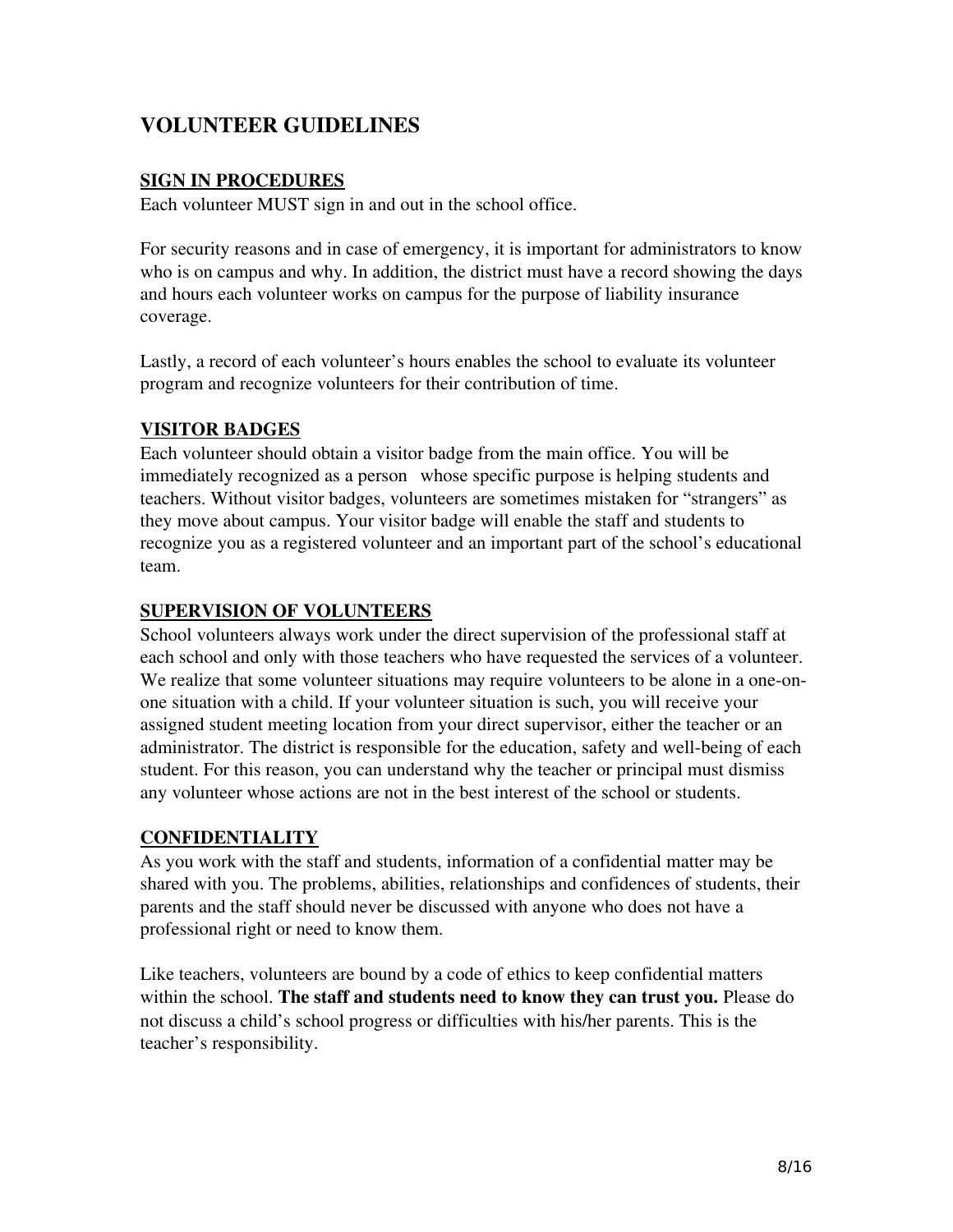Occasionally, a child might confide in you about family matters or personal problems. Keep this confidential, too. If you feel that it is vital for the school to have this information in order to help the student, discuss the child's conversation (in private) with the teacher or principal.

#### **DISCIPLINE**

Students rarely have behavior problems while working with volunteers. However, Manzanita has detailed discipline plans, and the responsibility for discipline rests with the professional staff. Volunteers may *not* discipline students. Please make the teacher aware of any discipline problem that might arise while you are working with a student.

#### RESTROOMS

Staff restrooms are available for volunteers. We ask that you do not use student restrooms.

#### CELL PHONES

Please refrain from talking or texting on personal cell phones while in classrooms. Please check with the teacher before photographing any child, other than your own.

#### DISMISSAL OF STUDENTS

Volunteers may never dismiss a student from school. Children who must leave school early for any reason must receive permission from the school office and sign out before leaving. Under no circumstances may a volunteer take a student off campus.

#### DRESS AND BEHAVIOR

Take your lead from the professional staff and dress appropriately for the job you are doing. It is best to neither overdress or underdress. Casual clothing is fine, but we ask that your attire be neat and conservative. Your appearance should attract no undue attention. Keep in mind that you are in a position to set an example for students. Your speech and behavior should serve as good models for them to follow.

#### HEALTH

If you are not feeling well, don't try to keep up your volunteer duties in spite of an illness. You'll accomplish more in the long run if you allow yourself time to recuperate. (Do call in advance to let the teacher know you won't be coming in at your scheduled time, however.)

Schools are particularly concerned about keeping students and staff healthy. This is another reason for staying away from school if you have a contagious illness.

#### **SMOKING**

The possession or use of tobacco products is prohibited in all school grounds, facilities, parking lots, playing fields, buses and off-campus school-sponsored events.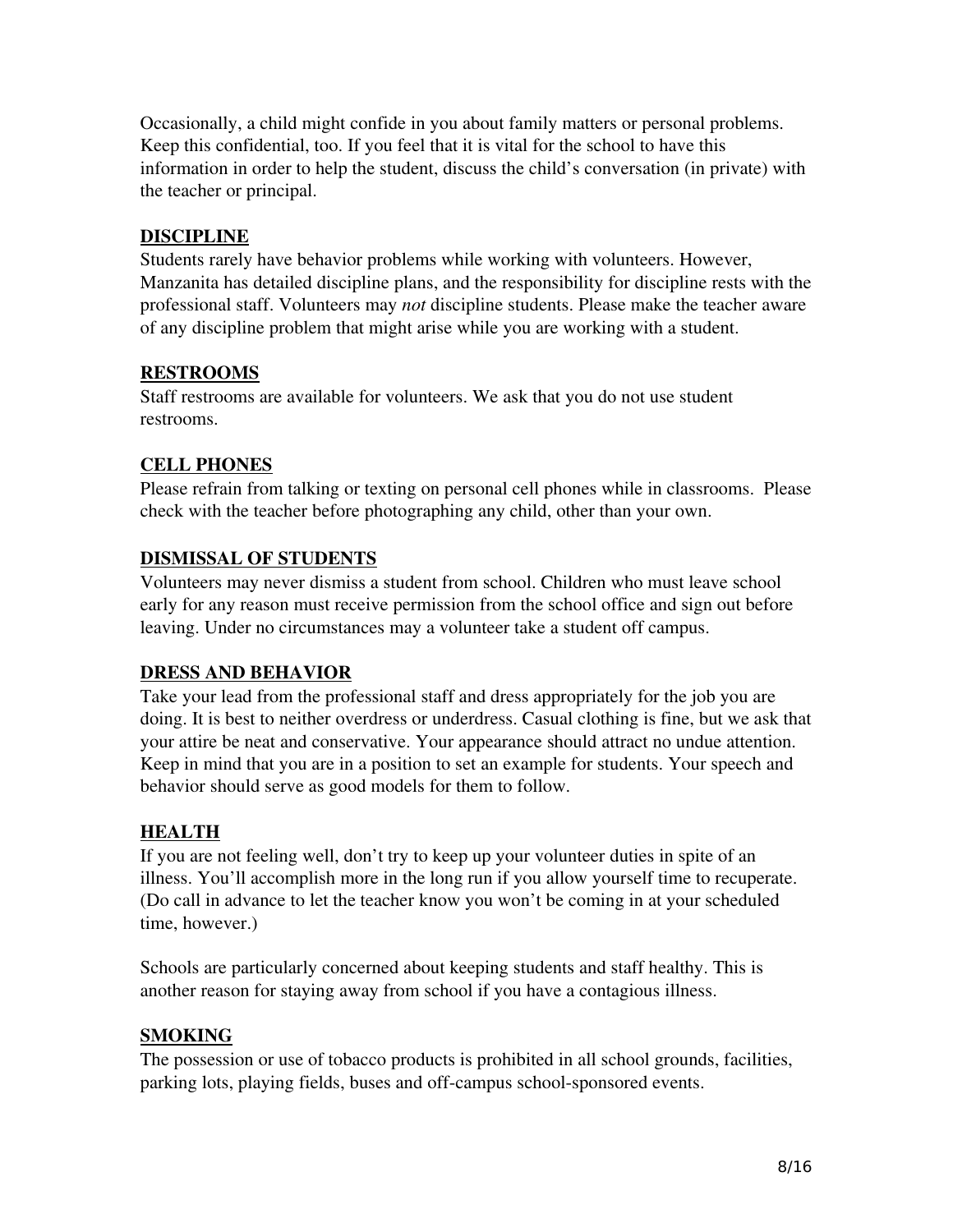#### YOUR COMMITMENT

Before you agree to volunteer, carefully consider the commitment you are making. The work volunteers do is important. Whether they work in the classroom, school office, library media center, or health office, the staff and students quickly become dependent upon volunteer assistance. Don't promise to volunteer more time than you will be able to follow through with. It's better to start out with a few hours a week and gradually build up to more hours or days if you find you have the additional time.

#### **DEPENDABILITY**

Please be prompt and reliable! We know there will be times when you will be ill, on vacation or unable to volunteer for one reason or another. However, please let the staff know as far in advance as possible. Remember, the teacher will be expecting you on the days you are scheduled to volunteer and so will the children! If you fail to show up at your appointed time on your appointed day, everyone is disappointed. *Please, telephone the school office and leave a message for the teacher or staff member with whom you work to let them know in advance if you will be unable to volunteer.*

#### FIND OUT ABOUT SCHOOL RULES

Become familiar with the rules and policies of Manzanita by reading through our school's handbook.

#### FIRE DRILLS/EMERGENCY PROCEDURES

Please follow the directions of your supervisor in the event of a fire drill or a school lockdown drill.

#### MANDATORY REPORTING LAW

Arizona law requires any school personnel who reasonably believes that a minor has been the victim of  $(1)$  child abuse,  $(2)$  a sexual offense--e.g., sexual abuse, sexual conduct, sexual assault, indecent exposure, sexual exploitation, furnishing pornography to a minor; (3) neglect or (4) physical injury that is non-accidental shall immediately report this to law enforcement by calling 911. Mandatory reporting laws require that anyone responsible for the care or treatment of a minor must immediately report or cause to report this information. When calling 911 you should state you are making a "mandatory report."

As a volunteer in the school, you are expected to immediately report any knowledge of the above to a school administrator and the child's teacher. You should make your report immediately and in person. You will be asked to complete a form, Reporting Child Abuse/Child Protection, documenting your report to law enforcement.

#### POLITICAL ACTIVITY

Volunteers may never use school district equipment, materials, buildings, or other resources for the purpose of influencing the outcomes of elections. They cannot wear political buttons, T-shirts, hats or other items displayed on their persons or apparel that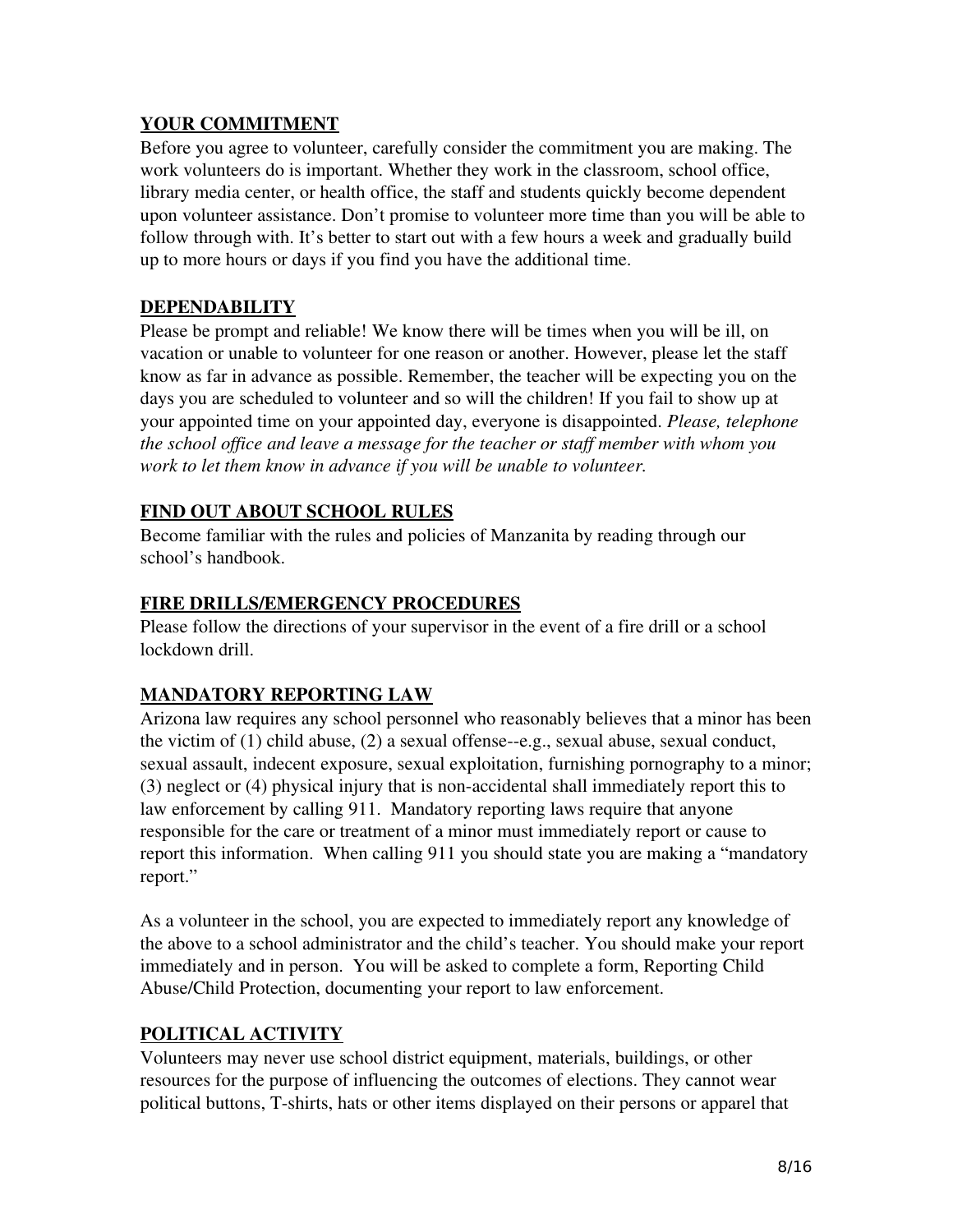are designed to influence the outcome of an election in a classroom, in any other instructional setting, or at a school-sponsored extracurricular event at which they are supervising or assisting with the supervision or organization of the extracurricular event.

#### RESPONSIBILITIES OF THE STAFF

Volunteers are an important part of the educational team. The suggestions and opinions of volunteers are always welcome. It is the professional staff, however, that is held responsible by law for the decisions that are made regarding the instruction of students and the management of the school. For this reason, volunteers always work under the direct supervision of teachers and administrators.

#### Is there anything volunteers should not do?

Yes! The professional staff at your school is responsible for everything that goes on in your building including student instruction, safety, and discipline. Volunteers supplement and support the program, but may NOT:

- provide the curriculum or teaching plan
- discipline students
- take charge of the classroom for any length of time
- have access to materials in students' permanent record files(psychological records, grade cards, health histories, etc.)
- diagnose student needs
- evaluate achievement
- counsel students
- discuss student progress with parents
- use their volunteer status to encourage students to associate with them outside the school environment
- give students food
- give students advertisements or fund solicitations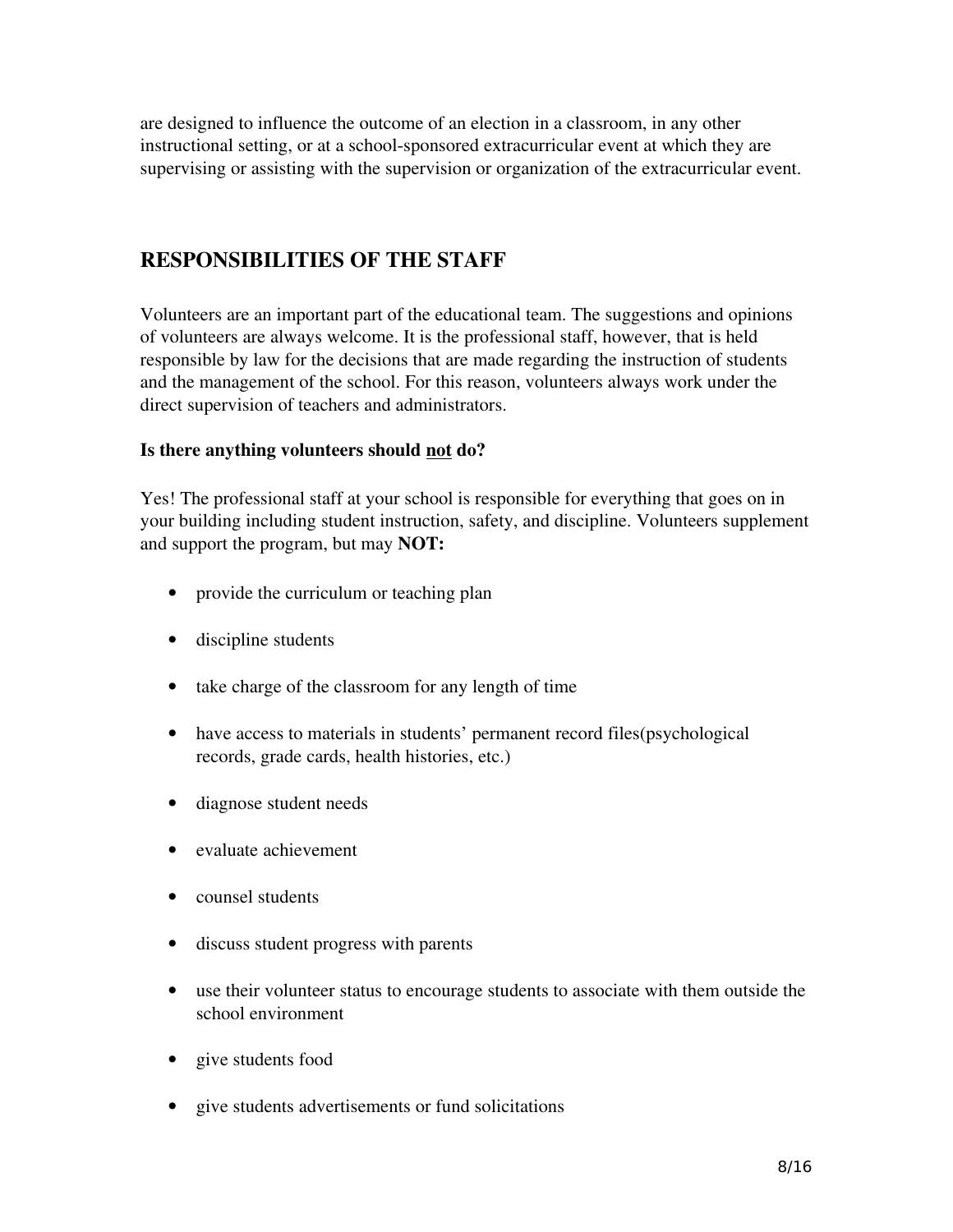#### A VOLUNTEER IS NEVER CONSIDERED A SUBSTITUTE FOR A MEMBER OF THE SCHOOL STAFF.

#### HELPFUL HINTS

#### ∆ Call students by name at each opportunity.

A child's name is very important. Make every effort to pronounce and spell each child's name correctly.

#### $\Delta$  Closely observe the techniques used by the teacher.

Try to model these instructional methods when working with students.

#### $\Delta$  Accept children as they are.

Each child is unique. Some children may be very different from your own child(ren). Be ready to accept these differences in background, values, vocabulary, and aspirations.

#### $\Delta$  Be firm with students, but also be warm and friendly.

Let each child know that you care about him/her.

#### ∆ Encourage and praise students.

Use positive comments that will make children feel good about themselves even when they are having difficulty. Avoid saying anything that will make students feel bad about themselves or their ability to learn. Be ready to praise children for even the smallest successes!

#### ∆ Remember that children never forget.

If you promise them something, be prepared to keep the promise. Be careful not to make promises that you will be unable to keep.

#### ∆ Encourage students to do their own thinking.

Try not to give students the answers before they have had an opportunity to solve questions on their own. Give children plenty of time to answer your questions. Silence often means that a child is thinking. Beware of the occasional students who may try to get you to do their work for them.

#### $\Delta$  Follow the teacher's lead.

Always be consistent with the teacher's rules for classroom behavior. Don't allow children to do things their teacher doesn't allow. Remember, the teacher is always available and ready to handle discipline problems. Make sure the children with whom you are working do not disturb the rest of the class.

#### ∆ Reinforce positive behavior.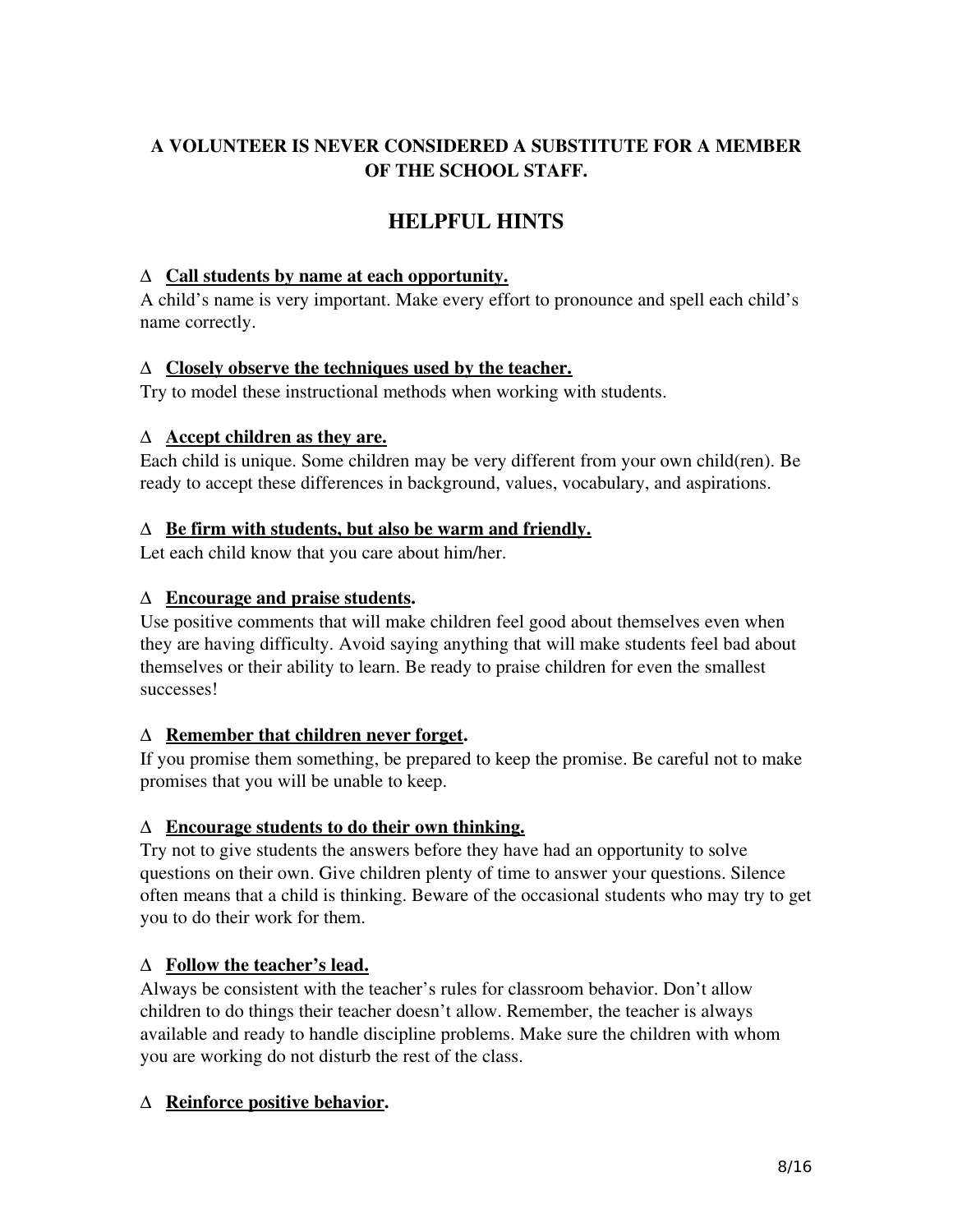When children (especially younger students) are displaying appropriate behavior, always let them know how proud you are of them and how much you appreciate their effort. This will encourage them to try even harder. If possible, do not pay attention to a child who shows minor misbehavior problems, but do note things the child is doing well and praise him/her for it.

#### ∆ Remember it's okay if you don't know all the answers.

Admit to the children that you don't know the answer or aren't sure what to do. Work the answers out together with the students or feel free to ask the teacher for assistance.

#### ∆ Keep students on task.

You'll want the children to learn as much as possible during the short time they spend with you. Keep the lesson or activity moving. Try to avoid letting one or more students get you or the group off track for long periods of time by discussing topics that have nothing to do with the lesson.

#### ∆ Supervise students carefully.

Under no circumstances should you leave a student or small group of students without supervision. Always be fully aware of what students are doing at all times.

#### $\Delta$  Know when to give or not to give.

Your positive words of encouragement will go a long way in helping students to become excited about learning. Younger children may also enjoy stars, stickers, stamps and especially little notes of praise from the volunteer. You and the teacher can discuss the use of these motivational materials.

### *Thank you for volunteering at Manzanita! Our staff and students appreciate your time and contributions.*